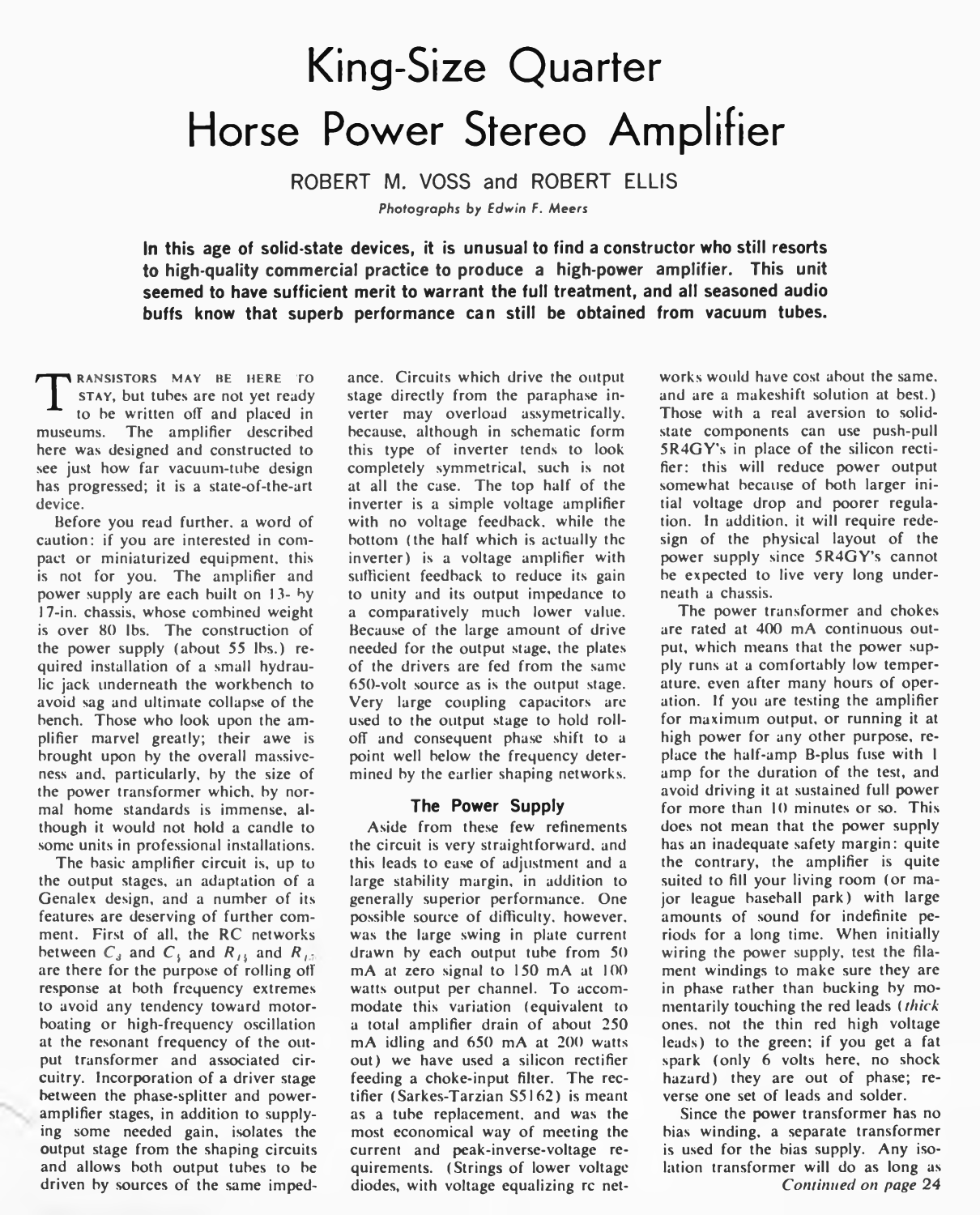it can deliver about 15 mA; the exact output voltage is not critical since it is adjustable at each tube. If you can't locate a packaged bridge rectifier, just about any four silicon or selenium diodes will work just as well.

*Figure* 1 is the top view of the amplifier: each channel is on one side of the chassis, with the common components (meter and switch) in the center. Hidden behind the output transformers are the output terminal strips. The male octal power connecter is on the far side of the chassis, the hum balance control on the near side. The two other capped potentiometers (between the 6SN7's and pairs of KT88's are the a.c. balance controls. *Figure* 2 shows what the amplifier looks like underneath. There are plenty of components used in the input stages, but the large chassis leaves plenty of room. Just make sure nothing is touching that isn't supposed to touch. The locations of the meter and switch are obvious. The four large capacitors are the coupling to the output stage; the balance controls are between them. The four bias pots are on the other side of the output tube sockets. Two buss bars are used, to which all grounds are connected; they are tied together and grounded to *one*



Fig. 1. Top view of the amplifier.

of the input sockets; this is the only chassis ground.

The top of the power supply is shown in *Fig.* 3; the only components here are the power transformer and chokes, the octal power connecter, and the line cord. More is to be seen underneath *(Fig.* 4). On the lower right



Fig. 2. Under-chassis view of the amplifier shows relatively neat construction. Pins 2 and 3 should be wide open

are the components of the bias supply: transformer and (partly hidden)  $R_{\mu}$ ,  $R_{\mu}$ ,  $C_{\tau}$ , and  $C_{\mu}$ . The B-plus rectifier is mounted on an angle; there is no need to put it on top of the chassis since its life is indefinite. Underneath the rectifier is the high-voltage fuse, underneath the fuse are all of the resistors and capacitors in the high-voltage circuit.

The output of the power supply is fed to an octal socket; a matching cable is used to deliver power to the amplifier. Hook-up is by means of a 6-conductor cable. Since the total filament drain is over 8 amperes, the two wires carrying filament current should be at least #18; the others can be #22. We used Belden 8446, whose #22 conductors are rated at only 200 volts, but as in other applications, we have had no difficulty with insulation breakdown at many times this rating. Perhaps lacing six single, well insulated wires might be a more elegant solution; in any case keep the length to no more than is necessary.

### **Testing and Operation**

Before connecting the amplifier to the power supply, make a preliminary resistance check from pins 2. 3, 5, 6. and 8 of the male octal power connector on the *amplifier* to ground.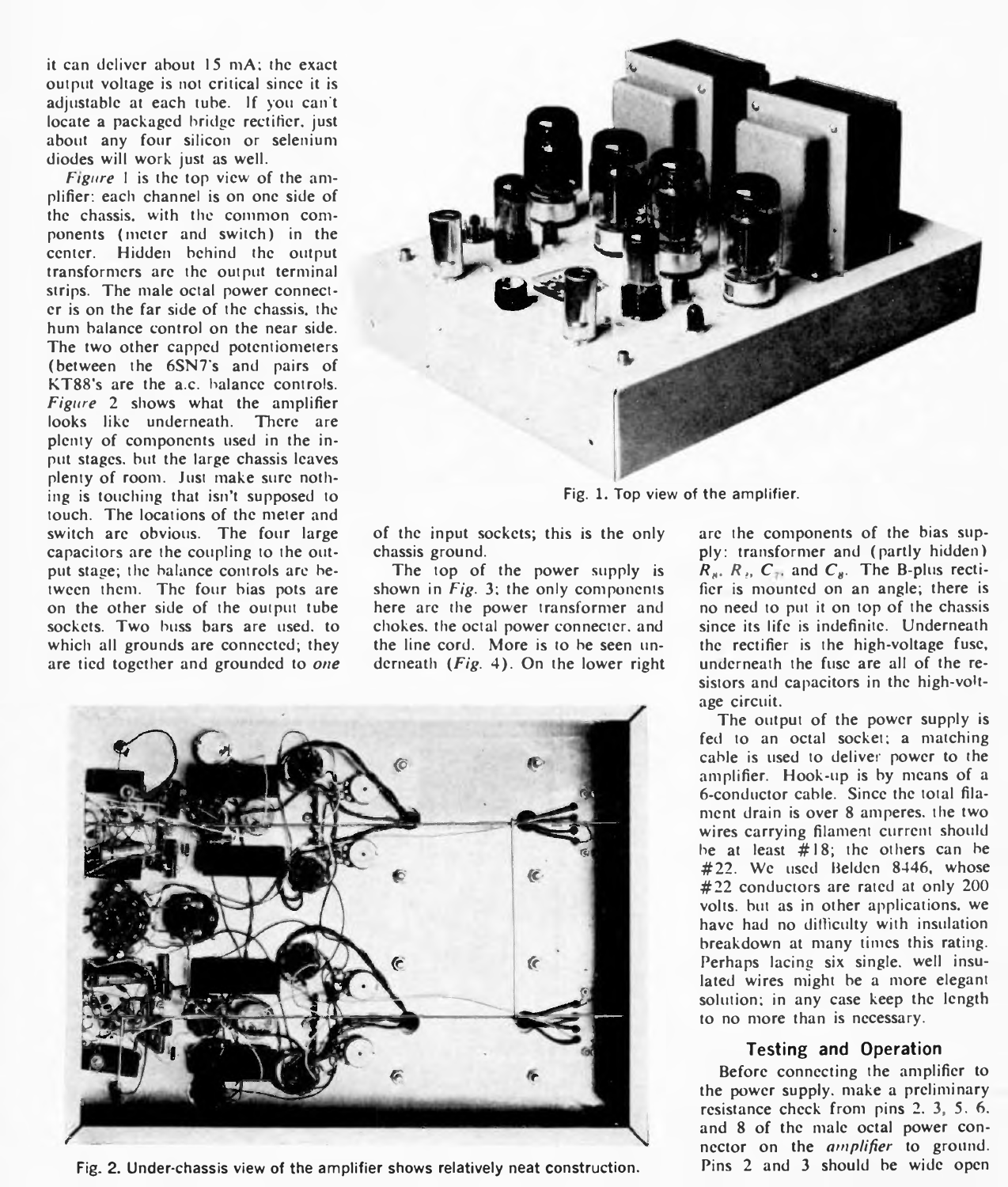

Fig. 3 (left). Top view of the massive power supply, which weighs in at about 55 lbs. Fig. 4 (right). Underside of the power supply chasis is similarly neat and uncluttered.

(infinite resistance), pin 5 about IOK and pins 6 and 8 varying from 100 ohms to zero as the hum balance control is rotated. When measuring from pin 5, turn all four bias controls from one end of rotation to the other and make sure this has no effect on the resistance to ground at pin 5. Failure to make this check cost us a KT88: a sliver of wire caught under one of the bias pots removed all bias from that tube, and before we could get to the power cord, completely stripped the cathode of the tube. Any such short would show up as a resistance variation in the above check.

Assuming that the amplifier checks out, plug in the power supply with the amplifier not yet connected (the dimming of lights is normal) and measure the output voltages (B-plus should be about 700 volts with no load). If everything is normal, unplug the power supply and connect it to the amplifier. With the 12AX7's and 6SN7's in their sockets (no output tubes yet) plug the power supply in again and make sure the tubes light up. If you want to make plate voltage checks here, keep in mind that they will be a bit higher than normal. Connect a signal generator to one of the inputs (about 1 kHz) and adjust it for about 20 volts at pin 5 of either of the output tubes of that amplifier. Now adjust  $R_{21}$  so that the signal will be the same at pin 5 for both output tubes. Repeat the adjustment for the other amplifier; we used caps on the balance controls since this is a semi-permanent adjustment which cannot be checked on the meter.

Now connect each side of the amplifier to a dummy load (or a common load to the paralleled outputs), turn each bias control fully *negative* (CCW in our amplifier) and plug in the output tubes. To check output tube current. we used a 100 mA meter with a switch which inserts the meter into any one cathode circuit or cuts it out of the circuit. If you see no purpose in building into the amplifier a meter which will be used rarely, make some other provision for measuring cathode current (such as closed-circuit phone jacks). In any case, with the controls supplying full bias, the tubes should draw little or no current. After they have warmed up, slowly adjust each bias pot for 50 mA cathode current. Since they interact, go back and adjust each pot a couple of times until all of the tubes are drawing the same 50mA. After about 10 hours of operation, repeat the adjustments to compensate for initial aging.

Before connecting the amplifier to your speaker system check each side with a voltmeter (dummy load attached) to make sure it is not oscillating; should you have made a wiring error causing the feedback phase to be reversed, the amplifier would be producing about 160 watts of oscillation which you will want to correct before it sends your speaker up in smoke.

Adjustment of the amplifier is now completed. If you have the test equipment. you might want to trim balance controls  $R_{i}$ , for minimum IM distortion; adjustment for equal output is sufficient for anything less than laboratory measurement uses.

#### **Performance**

Frequency response, power output, and other data are given in *Figs.* 7 and 8. No distortion measurements are given since these have been shown (by transistor research, to a great extent) to have little to do with sound quality. Suffice to say that square waves at I kHz and 10 kHz are closer to the original than those coming out of any other amplifier we have seen. 20 Hz square waves show a great deal of tilt because of subsonic rolloff and high-frequency square waves are rounded because of the high-frequency rolloff. Note the large difference between maximum output before clipping and absolute maximum output in *(Continued on page 26)*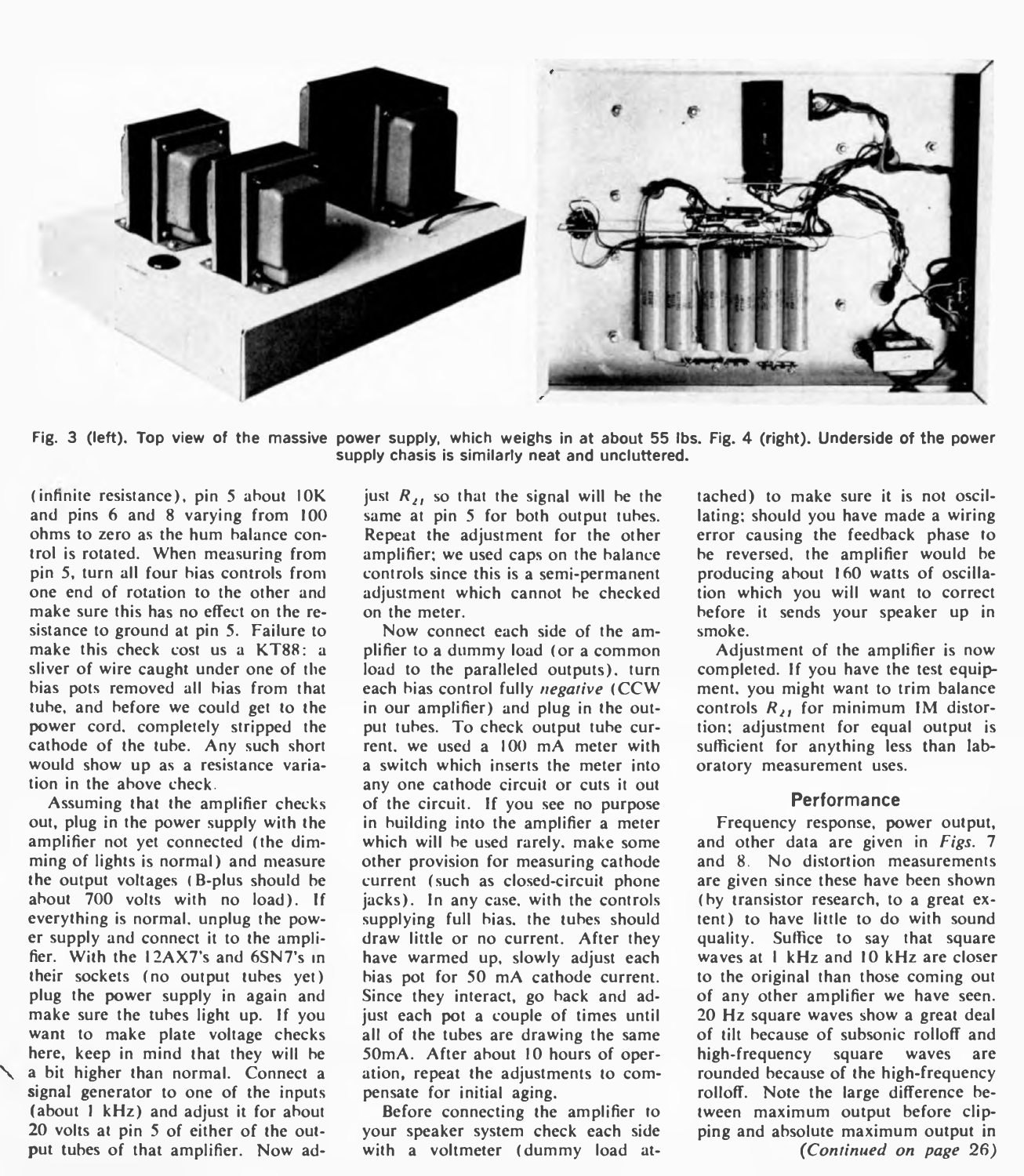

Fig. 5. Over-all schematic of the amplifier section.

hoth the single channel and combined measurements. This is indicative of the symmetrical, gradual clipping which turns sine waves almost into square waves before sides are deformed. Maximum power without audible distortion is about 100 watts, music power about 115 watts (each channel) and total peaks in the halfkilowatt region. Frequency response is dead flat throughout the spectrum, another 15 dB of feedback will produce neither oscillation nor detectable sound improvement, the noise is inaudible, the gain very high (input gain controls may be needed in some applications), and the damping factor (remember that?) good for most speakers. The amplifier has been tested into a capacitive load approximating an electrostatic speaker and shows no signs of instability or sound degradation.

A word of caution: if you have never experimented with anything this big, be very careful about plugging and unplugging leads. An open ground could easily mean 160 watts at 60 Hz fed to your speaker. Also,



Fig. 6. Schematic of the power supply section